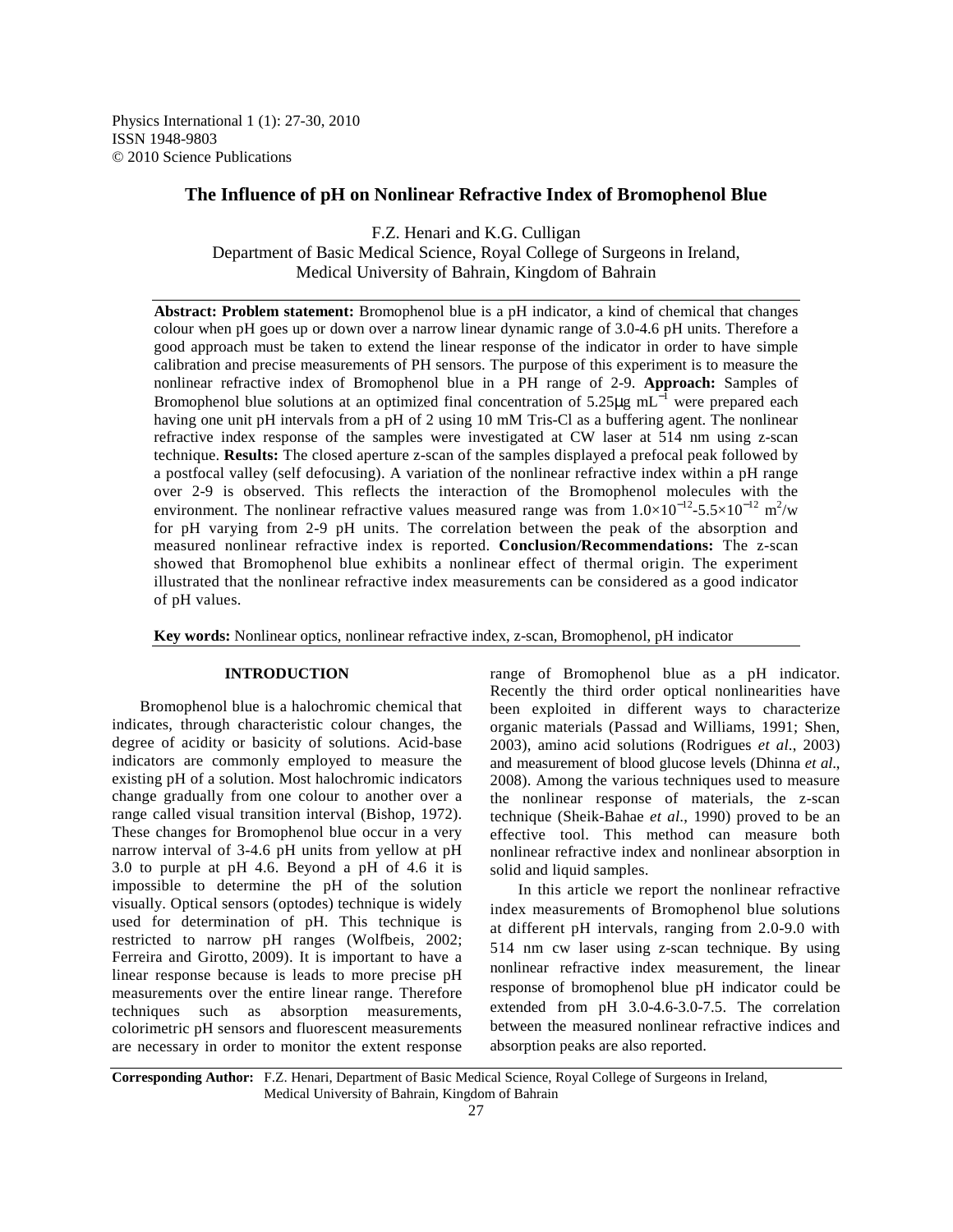## **MATERIALS AND METHODS**

 Solutions of Bromophenol blue at an optimized final concentration of 5.25  $\mu$ g mL<sup>-1</sup> were prepared each having one unit pH intervals from a pH of 2 using 10 mM Tris-Cl as a buffering agent. A physiological pH (pH 7.4) was also included. Figure 1b shows the plot of the absorption peak intensity at 591 nm as a function of pH for the Bromophenol blue solution.

 The z-scan technique was used to measure the nonlinear refractive index. The experiment was performed with an air-cooled Ar ion laser beam operating at 514 nm with an average power of 40 mW. The beam was focused to a beam waist of 20  $\mu$ m with a lens of 5 cm focal length, giving a typical power density of  $6.3 \times 10^7$  W/m<sup>2</sup>. The sample was placed in a 1mm path length quartz cuvette. The transmission from the sample was measured through an aperture (closedaperture case) in the far-field of the lens, as the sample moved through the focal point.

 The difference between normalized peak-valley transmittance  $\Delta T_{p-v}$  is given by:

$$
\Delta T_{p-v} = 0.406(1 - S)^{0.25} |\Delta \phi|
$$
 (1)

Where:

 $|\Delta\phi|$  = The on axis nonlinear phase shift at focus

 $S =$  The linear transmittance of the aperture and is given by:

$$
S = 1 - \exp(-2r_a^2 / w_a^2)
$$
 (2)

Where:

 $r_a$  = The radius of the aperture

 $w_a$  = The radius of the laser at the entrance of the aperture

The nonlinear phase shift is given by:

$$
\Delta |\phi| = \frac{2PL_{eff}}{\lambda w_o^2} n_2 \tag{3}
$$

Where:

 $n_2$  = The nonlinear refractive index<br>P = The laser nower

 $=$  The laser power

 $\lambda$  = The laser wavelength

 $L_{eff} = (1-exp(-αL))/α$  with α is linear absorption coefficient at 514 nm

 $L =$ The sample thickness

 $L_{\text{eff}}$  = The effective thickness of the sample

# **RESULTS**

 The absorption spectra of Bromophenol blue measured at different pH values ranging from 2-9

are shown in Fig. 1a. From the absorption spectrum for pH 2 it can be clearly seen that the spectrum is characterized by one absorption band in the region of 453 nm. As the value of pH of solution increases a new band in the region 591 nm appears in the spectrum. These absorption bands correspond to the colour changes of the Bromophenol blue from yellow to purple in pH ranges 3-4.6. An increase in pH, results in decrease in peak intensity at 453 nm and an increase in the peak intensity around 591 nm. At higher pH values the absorption spectrum shows only one band at 591 nm with a small shift to lower wavelengths at higher pH, which may be due to the existence of more Bromophenol blue species. The isosbestic point, at 490 nm present in the absorption spectra confirms the existence of an equilibrium between acid and basic forms in the Bromophenol blue samples (Sedjil *et al*., 1998).

 As shown in Fig. 1b, the useful linear range of this solution is limited to a range pH 3-4.6 and with a maximum absorption about pH 7.5. This pH range value is in agreement with the working pH range reported in (Ferreira and Girotto, 2009; Taib *et al*., 1996).



Fig. 1: (a): Absorption spectra of Bromophenol solutions at various pH values. (b): Peak of absorption spectra with variation pH values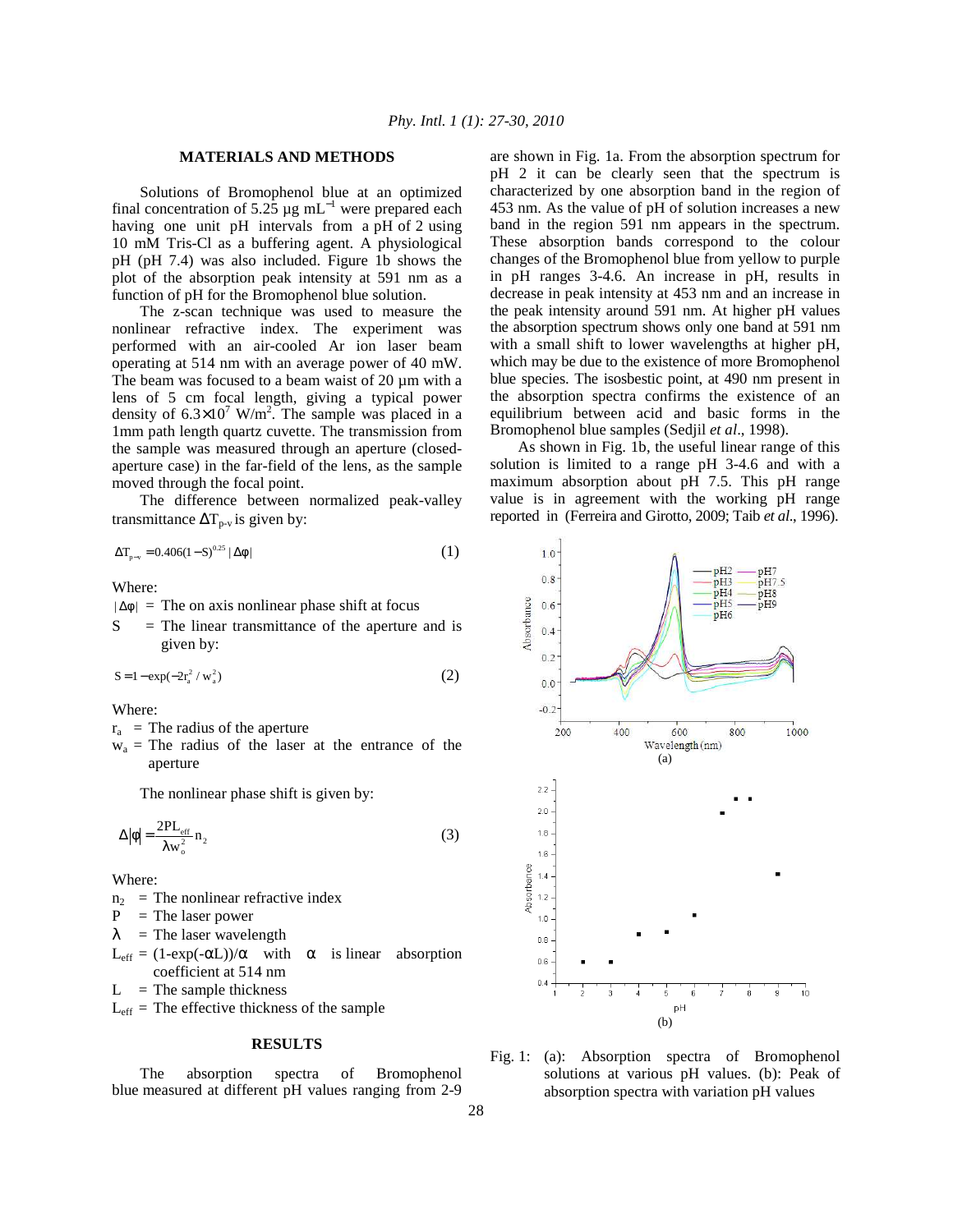The absorption is higher in the range of 591 nm than the absorption at 453 nm. Therefore the nonlinear experiment performed at a wavelength close to absorption peak at 591 nm i.e., at the nearly resonance condition.

 This technique relies on the fact that the intensity varies along the axis of the convex lens and is maximum at the focus. Hence, by shifting the sample through the focus, the nonlinear refraction can be measured by observing the spot size variation at the plane of finite aperture/detector combination.

 The normalized transmittance through closed aperture for Bromophenol blue at different pH values are shown in Fig. 2. This normalized transmission curve is characterized by a prefocal peak followed by a postfocal valley. This peak valley configuration implies that the nonlinear refractive index of solution is negative  $(n_2<0)$ . The changes of linear and nonlinear absorption properties are related to the protonation or deprotonation of the Bromophenol blue molecule, Thus, the variation of the z-scan transmission with pH can be explained as follows: The localized absorption of the focused Gaussian beam by the sample produces a spatial distribution of the temperature in the sample solution which results in spatial variation of refractive index (Gomeze *et al*., 1999 Henari and Al-Saie, 2006). This light induced change of refractive index can have considerable effect on the laser propagation in the nonlinear medium, which leads to the well known self action effect phenomena such as self defocusing, self focusing and self-phase modulation. Therefore the observed nonlinear effect can be attributed to the thermal nonlinearity resulting from 514 nm absorption by the sample.



Fig. 2: z-scan results for various pH values of the bromophenol blue

### **DISCUSSION**

 Figure 2 shows the results of z-scan measurement for Bromophenol blue pH indicator at different pH's ranging from pH 1-9. As can be seen as the pH value increases, the peak-valley intensity varies. The nonlinear refractive index  $(n_2)$  is calculated from the normalized transmittance value of  $\Delta T_{p-v}$  using equations 1-3 for different values of pH's.

 Figure 3 shows the calculated values of nonlinear refractive index  $n_2$  variation for different pH values of the solution. As can be seen, the  $n_2$  values are vary linearly with pH up to the pH value 7.5, while the absorption spectra of Bromophenol blue show a useful linear range up to pH 4.6 (Fig. 4).



Fig. 3: Variation of the nonlinear refractive index for Bromophenol solutions at various pH values. The drawing line is for the guide



Fig. 4: Variation of peak absorption value for various pH values (squares) and changes  $\Delta T_{p-v}$  for various pH values (circles). The drawing line is for the guide